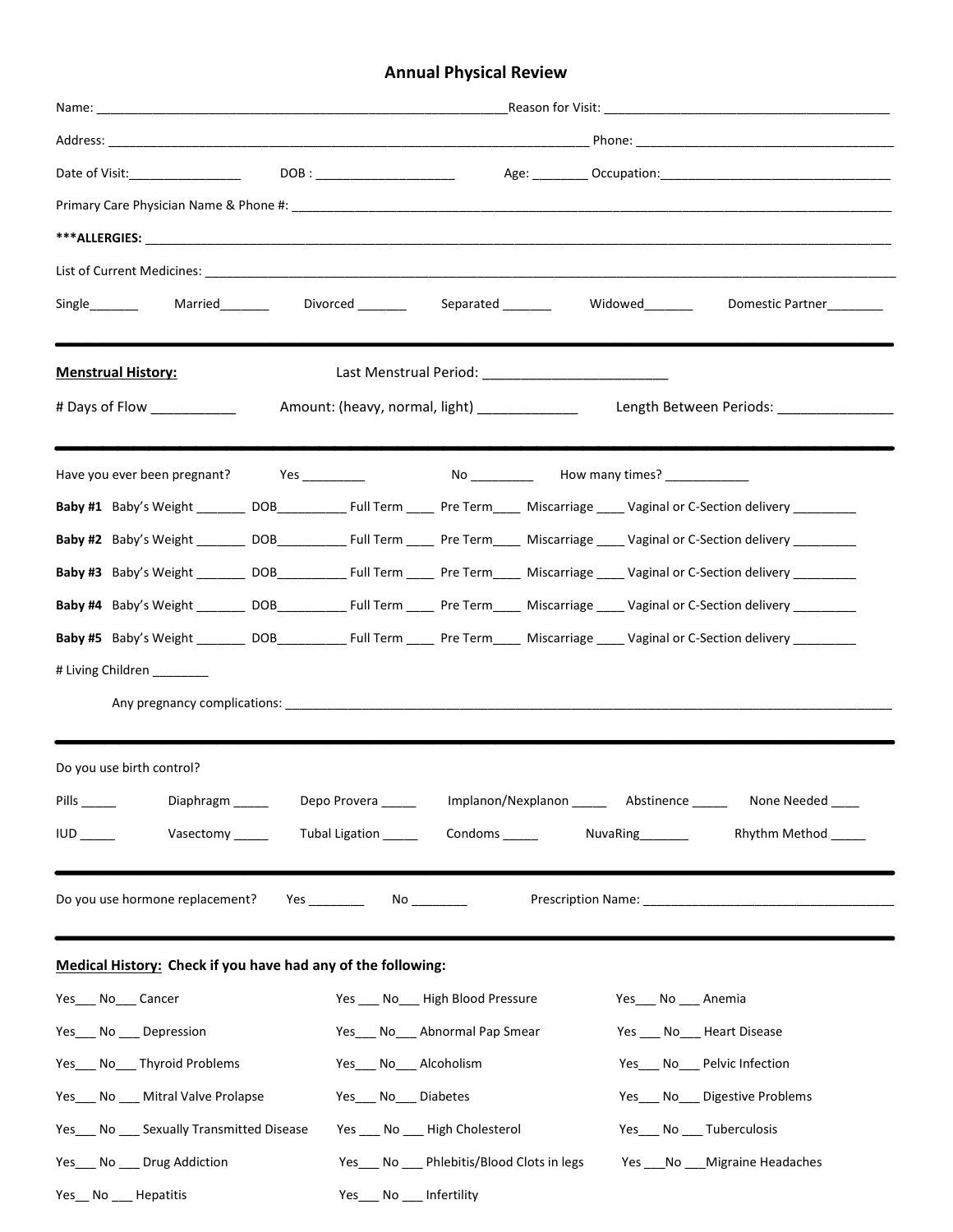| Date of Last:                      | Colonoscopy                                                                                                                             |                                 |     |                      | Bone Density ________________________HPV vaccine ________________________________ |               |  |
|------------------------------------|-----------------------------------------------------------------------------------------------------------------------------------------|---------------------------------|-----|----------------------|-----------------------------------------------------------------------------------|---------------|--|
|                                    | Do you perform breast exams on yourself?                                                                                                |                                 | Yes |                      |                                                                                   |               |  |
|                                    | Have you had a mammogram of your breasts?                                                                                               |                                 | Yes |                      |                                                                                   |               |  |
|                                    | Have you ever had an abnormal mammogram?                                                                                                |                                 | Yes | $No$ <sub>____</sub> |                                                                                   |               |  |
|                                    | Have you ever had an abnormal pap smear?                                                                                                |                                 | Yes | No                   |                                                                                   |               |  |
| Do you have a pap smear yearly?    |                                                                                                                                         |                                 | Yes | No                   |                                                                                   |               |  |
| <b>Surgical History:</b>           |                                                                                                                                         |                                 |     |                      |                                                                                   |               |  |
|                                    | Have you had any female surgery?                                                                                                        | If so, what type and what year? |     |                      |                                                                                   |               |  |
|                                    | Breast _____________Hysterectomy________________D&C________________Ectopic Pregnancy_______________Fibroid Tumors______________________ |                                 |     |                      |                                                                                   |               |  |
|                                    |                                                                                                                                         |                                 |     |                      |                                                                                   |               |  |
|                                    |                                                                                                                                         |                                 |     |                      |                                                                                   |               |  |
|                                    |                                                                                                                                         |                                 |     |                      |                                                                                   |               |  |
| Social History / Habits:           |                                                                                                                                         |                                 |     |                      |                                                                                   |               |  |
| Have you ever smoked?              |                                                                                                                                         | Yes___ No___                    |     |                      | How much? ________________                                                        |               |  |
| Do you drink alcohol?              |                                                                                                                                         | Yes No                          |     |                      |                                                                                   |               |  |
| Do you use street drugs?           |                                                                                                                                         | Yes____ No____                  |     |                      | What kind? _______________                                                        |               |  |
| Are you at risk for HIV infection? |                                                                                                                                         | Yes No                          |     |                      |                                                                                   |               |  |
|                                    | Are you or have you ever been threatened or physically, sexually or mentally abused?                                                    |                                 |     |                      |                                                                                   | $Yes$ No_____ |  |
| Do you exercise?                   |                                                                                                                                         | $Yes$ No______                  |     |                      | How often? <u>________________</u>                                                |               |  |
|                                    |                                                                                                                                         |                                 |     |                      |                                                                                   |               |  |

## **Family History:** (Siblings, Parents, Grandparents)

Please mark appropriate box if a family member currently has or previously had one of these illnesses. Check every listing.

|                              | Yes No Breast Cancer       |              | Yes No Tuberculosis            |
|------------------------------|----------------------------|--------------|--------------------------------|
|                              | Yes No Ovarian Cancer      |              | Yes No Diabetes                |
| Yes No Other Cancer          |                            |              | Yes __ No __ Bleeding Disorder |
| Yes ___ No ___ Birth Defects |                            |              | Yes No Alcoholism              |
|                              | Yes No High Blood Pressure |              | Yes No Mental Retardation      |
| Yes No Heart Attack          |                            |              | Yes No Osteoporosis/Osteopenia |
|                              | Yes No High Cholesterol    | Yes No Other |                                |

## **REVIEW OF SYSTEMS** – Please check if you are having problems with any of the following:

## **Genital / Urinary**

| Yes             | <b>Heavy Vaginal Bleeding</b>           | Painful Intercourse                         |
|-----------------|-----------------------------------------|---------------------------------------------|
| Vaginal Warts   | No.                                     | No                                          |
| No              | Yes                                     | Yes                                         |
| Yes             | Irregular Vaginal Bleeding              | Urinary Urgency                             |
| Vaginal Dryness | No.                                     | No.                                         |
| No              | Yes                                     | Yes                                         |
|                 | Painful Menstrual Periods<br>Yes.<br>No | Pain / Burning with Urination<br>Yes<br>No. |